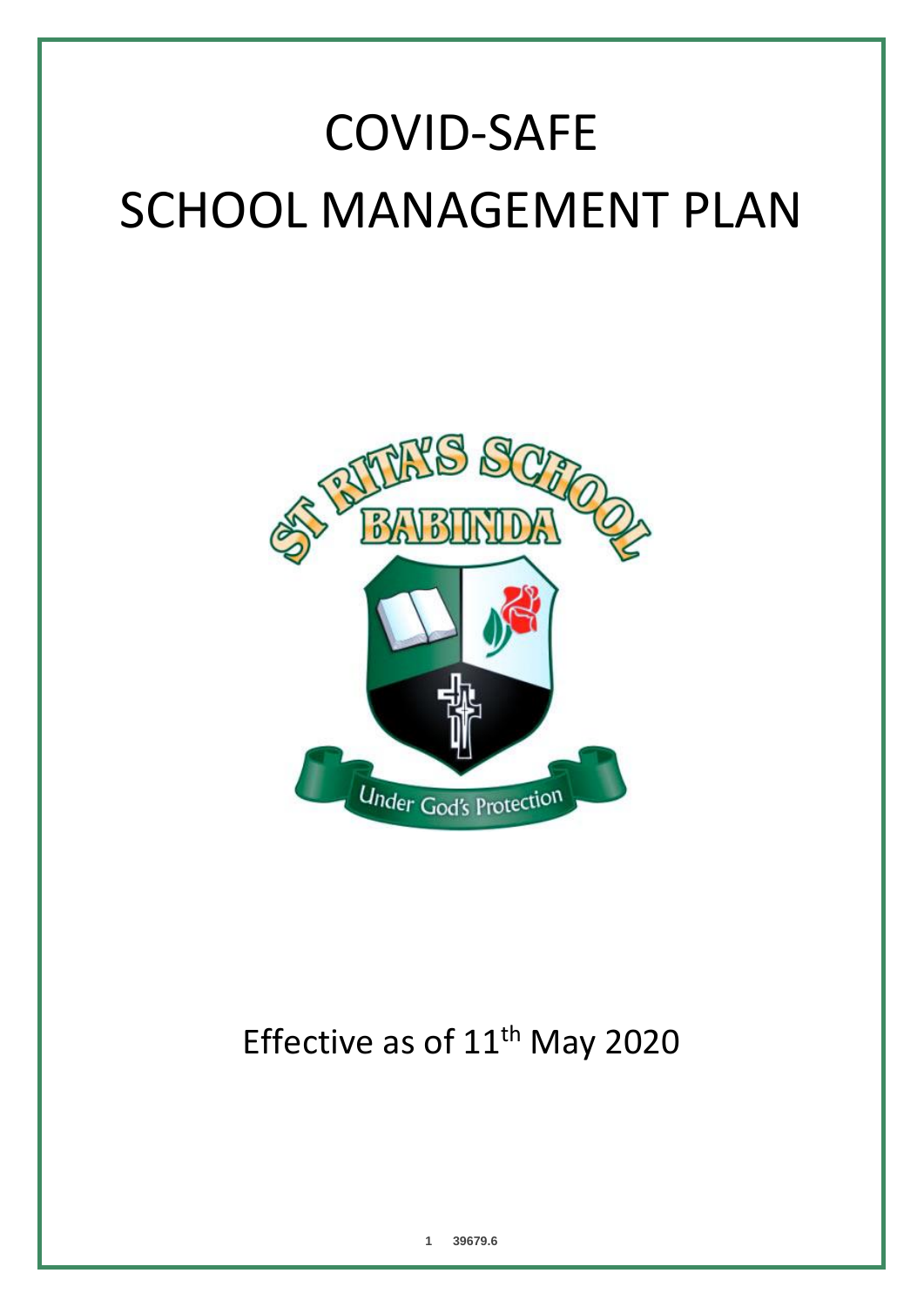# **ST RITA'S SCHOOL BABINDA COVID SAFE PLAN**

# **COVID-19 Return to school timeline:**

- **\* Monday 11th May 2020 Prep & Year students**
- **\* Monday 25th May 2020 Years 2 – 6 students**

# **Considerations to support transition to school-based learning arrangements**

*Required – refers to those actions/strategies that school must ensure are in place for the return of students to learning at school*

*School-based arrangements – refers to those actions/strategies that schools are advised to consider within their local context.*

| <b>Health and hygiene</b>                                                                                      |                                                                                                                                                                        |
|----------------------------------------------------------------------------------------------------------------|------------------------------------------------------------------------------------------------------------------------------------------------------------------------|
| <b>Required:</b>                                                                                               | <b>Action taken:</b>                                                                                                                                                   |
| Provide facilities for regular handwashing and<br>sanitising in every classroom                                | Continue with rigid hand hygiene routines already<br>practised, including supervision of hand                                                                          |
| Ensure adequate cleaning supplies, monitor and<br>reorder proactively                                          | handwashing upon entry to school, before eating,<br>before and after play, after going to the toilet and<br>after sneezing or coughing.                                |
| Display student promotional materials promoting<br>hygiene and physical distancing in appropriate<br>locations | Hand sanitizer in every classroom and at front<br>reception. With staff supervision, this can be used<br>by students AFTER hand washing and during<br>session periods. |
| Seek advice and assistance if unable to source<br>adequate supplies.                                           | Administration Officer to ensure adequate<br>hygiene and cleaning supplies are sourced and<br>distributed to staff and cleaner.                                        |
| Increased cleaning of:                                                                                         | Provide each classroom with hand hygiene<br>٠<br>posters for display. Staff to regularly remind<br>children of school's expectations for hygiene                       |
| staff rooms                                                                                                    | practices.                                                                                                                                                             |
| classrooms                                                                                                     | Cleaner to clean all high frequency touch points,                                                                                                                      |
| play equipment                                                                                                 | eg door handles, switches, every day.                                                                                                                                  |
| high frequency touch points such as drink taps,<br>door handles, hand rails and toilets                        |                                                                                                                                                                        |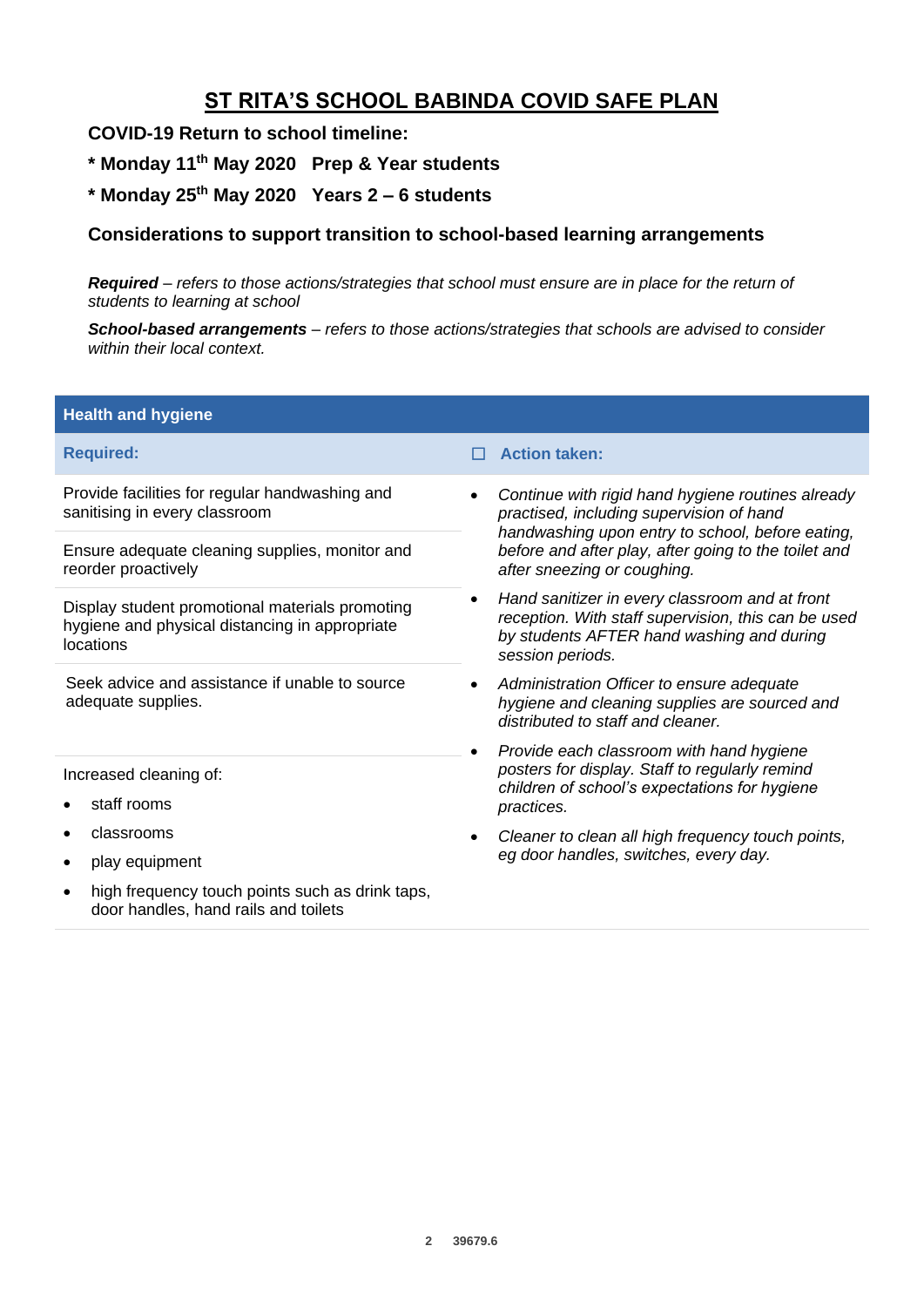| Continue to notify any suspected or confirmed cases<br>of COVID-19 to DSE | As not all classrooms and Library are presently<br>$\bullet$<br>being used, no additional cleaning hours are<br>required.                                                                                                              |
|---------------------------------------------------------------------------|----------------------------------------------------------------------------------------------------------------------------------------------------------------------------------------------------------------------------------------|
|                                                                           | Cleaner to wipe clean and disinfect classroom<br>$\bullet$<br>desks, chairs, and all touch points daily in the<br>classrooms used.                                                                                                     |
|                                                                           | Daily cleaning and disinfecting of staffroom table<br>and benches by cleaner.                                                                                                                                                          |
|                                                                           | Minimise use of play equipment until full school<br>$\bullet$<br>return. Students to wash hands immediately<br>following use of play equipment, such as digging<br>tools, balls, bats etc.                                             |
|                                                                           | De-commission all water bubblers in play areas.<br>$\bullet$<br>All students to bring own fillable water bottle<br>which is kept in classrooms. Discontinue use of<br>named disposable cups for students without own<br>water bottles. |
| <b>School based arrangements:</b>                                         | <b>Action taken:</b>                                                                                                                                                                                                                   |
| Maximise airflow in enclosed spaces                                       | Staff is instructed to open all windows for<br>ventilation rather than use air conditioning and to                                                                                                                                     |
| Consider using alternative spaces for learning                            | keep doors open throughout the day.                                                                                                                                                                                                    |
|                                                                           | Visitors to the school enter via front office only,<br>$\bullet$<br>sign in and use hand sanitizer before meeting<br>with staff.                                                                                                       |
| Ensure hygiene for visitors and contractors                               |                                                                                                                                                                                                                                        |

| <b>Physical distancing</b>                                                                              |                                                                                                                                           |
|---------------------------------------------------------------------------------------------------------|-------------------------------------------------------------------------------------------------------------------------------------------|
| <b>Required:</b>                                                                                        | <b>Action taken:</b>                                                                                                                      |
| Maintain 1.5m between adults                                                                            | Staffroom to have a poster reminder for the<br>$\bullet$<br>numbers of adults for safe social distancing.                                 |
| Ensure physical distancing for employees in staff<br>rooms, classrooms and other shared spaces          | Maximum of four adults only to be working in a<br>classroom space.                                                                        |
| Make arrangements for staff meetings to occur online<br>or via teleconference                           | Staff meetings will be conducted in the Library<br>٠<br>each Tuesday afternoon to ensure social<br>distancing requirements are practised. |
| Manage access and physical distancing to school site<br>by contractors                                  | If possible plan for contractors to be onsite<br>$\bullet$<br>outside of school hours only.                                               |
| Limit access to school site by non-essential visitors<br>and other adults, including parents and carers | Parents and carers are advised that they are not<br>$\bullet$<br>to enter the school grounds for drop off or pick up.                     |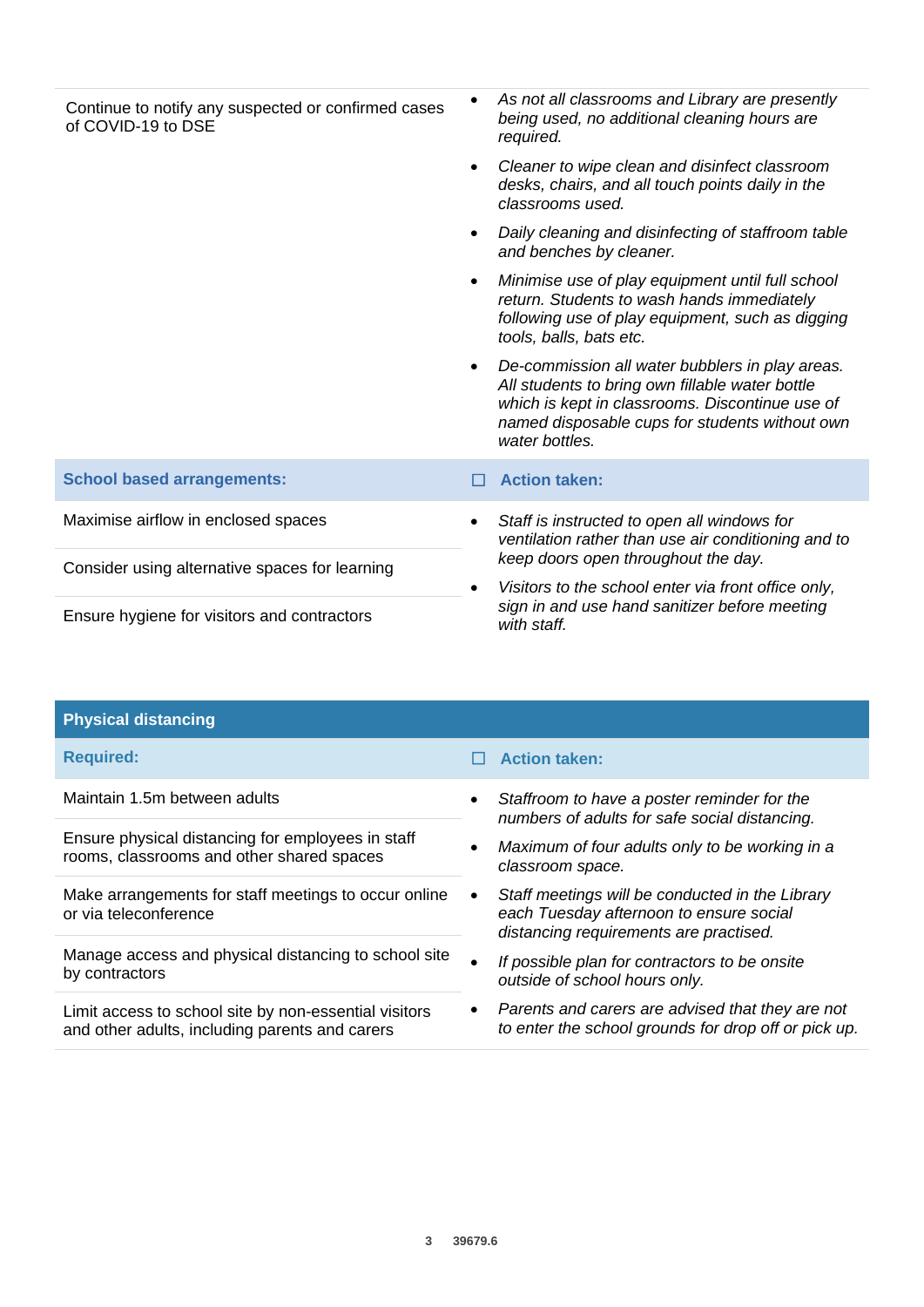Advise DSE of any concerns about responses by parents/carers or other persons external to the school.

1.5 metres and 4sq metres does not apply to students but used a s a guide a practically managed

Maintain spacing between students based on classroom size and number of students.

- *Parents advised to use 'Stop, Drop and Go' at the front of the school where possible*.
- *Parents to advise the Office beforehand, by phone, if they need to come to the school*.
- *Classroom teachers are instructed not to use table grouping set-up, rather single desks should be used by students with maximum spacing.*

| <b>School based arrangements:</b>                                                                                                                                      | <b>Action taken:</b>                                                                                                                                   |
|------------------------------------------------------------------------------------------------------------------------------------------------------------------------|--------------------------------------------------------------------------------------------------------------------------------------------------------|
| Manage and monitor student drop off and pick up<br>including supervision at key times                                                                                  | Regular staff supervision before and after school.<br>$\bullet$<br>Discourage parents congregating at the front of<br>the school.                      |
| Manage access to and control of school car park                                                                                                                        | Signage for designated areas for staff and<br>students only.                                                                                           |
| Supervise movements between school gate and<br>classroom for younger students and as required                                                                          | No school carpark.                                                                                                                                     |
|                                                                                                                                                                        | Prep/Year 1 students to be collected by parents at<br>the front school gate only.                                                                      |
| Consider reorganisation of the school day to<br>decrease contact between classes and year levels<br>(e.g. staggered start, break and lunch times where<br>practicable) | As from Monday $25th$ May, all students will be<br>$\bullet$<br>collected at the front school gate or move to the<br>'Stop, Drop and Go' parking area. |
|                                                                                                                                                                        | First and Second Lunch Breaks will occur at<br>$\bullet$                                                                                               |
| Minimise or rearrange gathering points                                                                                                                                 | normal times as the school uses well-spaced<br>tables for eating and two play spaces.                                                                  |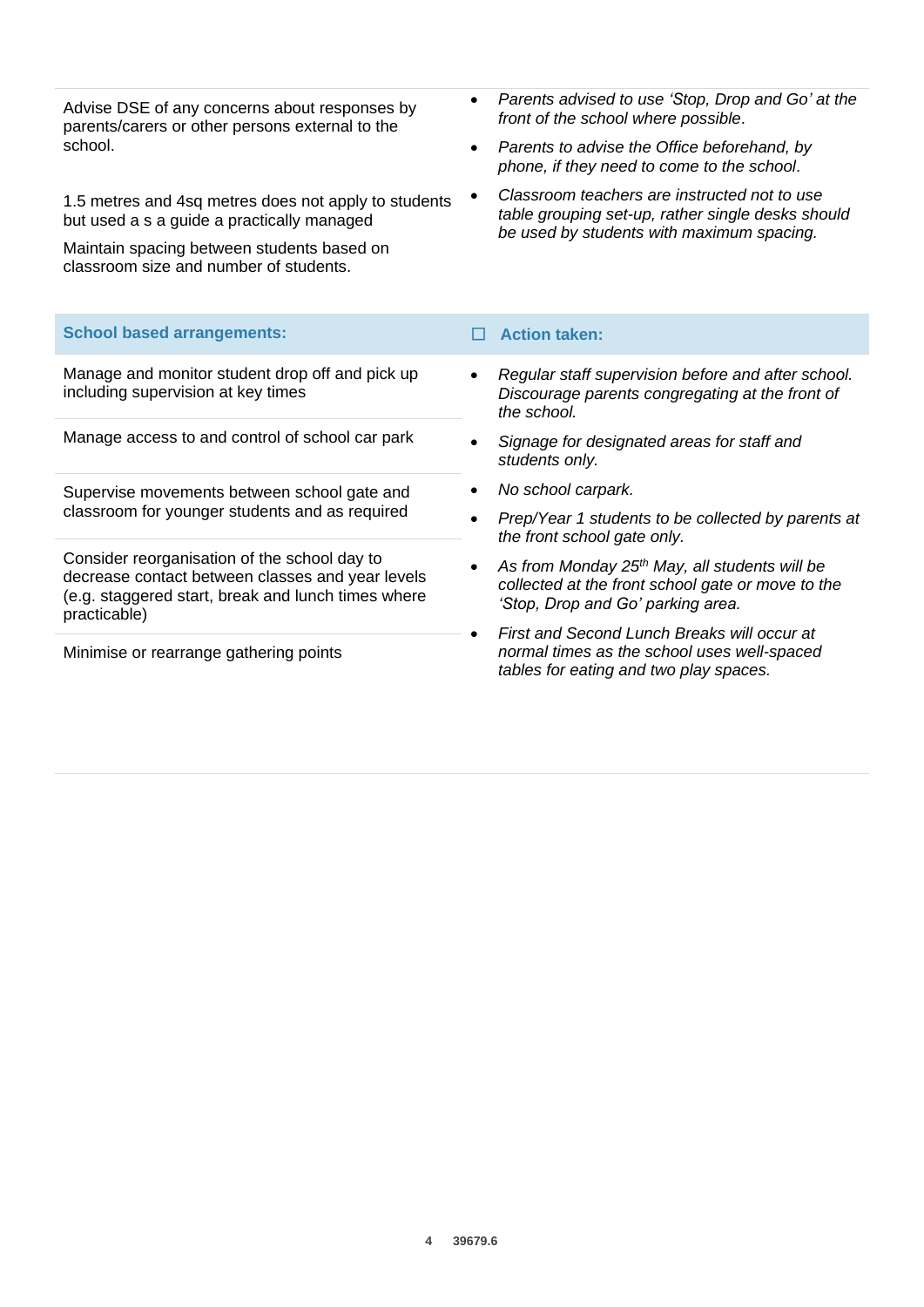# **Staffing**

Maintain physical distancing of adults in staff rooms and other shared spaces, including classrooms

Conduct staff meetings online or via teleconference

Actively manage and allocate teaching and support staff (including casual and temporary) to support onsite and home-based learning

# **Required:** ☐ **Action taken:**

- Ensure unwell staff stay away from school *Staff members have been advised that if they are unwell to stay home from school. Targeted COVID Sick Leave to be entered into WSS correctly to record COVID-related absences.*
	- *Staff instructed to have no more than four adults in a classroom in one lesson.*
	- *Staff Meetings on Tuesdays will be conducted in the Library, using appropriate social distancing regulations.*
	- *An amended Staff Supervision Roster will be developed for Weeks 4 and 5.*
	- *From Monday 25th May, the Term 2 Supervision Roster will resume.*

| <b>School based arrangements:</b>                                                                                                                                                                      | <b>Action taken:</b>                                                                                                                                                                                                            |
|--------------------------------------------------------------------------------------------------------------------------------------------------------------------------------------------------------|---------------------------------------------------------------------------------------------------------------------------------------------------------------------------------------------------------------------------------|
| Support vulnerable staff working from home, including<br>the development of a work plan for these staff                                                                                                | 'Vulnerable staff' will be provided with support to<br>continue working from home or working on site<br>depending on advice from GP.                                                                                            |
| Maintain regular communication with staff working<br>from home about wellbeing and work performed at<br>home                                                                                           | Staff working from home will be contacted by the<br>$\bullet$<br>Principal for work completion requirements.                                                                                                                    |
|                                                                                                                                                                                                        | A relief school officer will be employed for<br>additional classroom support if needed.                                                                                                                                         |
| Ensure additional casual teachers and support staff<br>are available and trained in the school's teaching and<br>learning approach to manage staff absences and<br>support different modes of learning | The present Staffroom space is adequate for the<br>regulation of social distancing practices.<br>Remove all but six chairs at the dining room<br>table.                                                                         |
| Consider alternative staffroom arrangements for staff<br>where practicable                                                                                                                             | School Counsellor will continue to provide<br>wellbeing support to students currently on<br>caseload. Students who have been learning at<br>home, have been invited to come to school for a<br>face-to-face individual session. |
| Continue to promote and monitor wellbeing in<br>accordance with local school plan                                                                                                                      |                                                                                                                                                                                                                                 |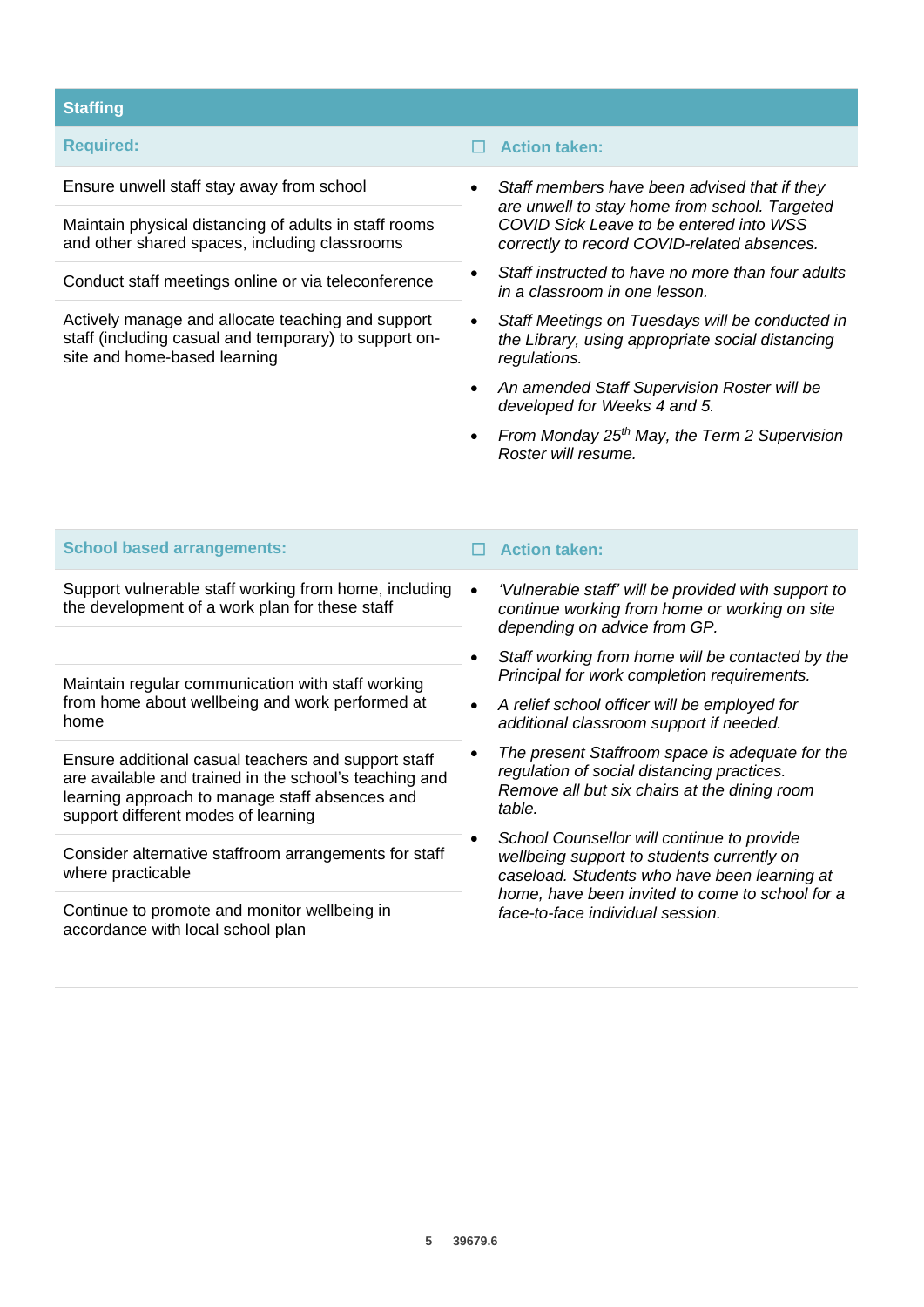| <b>Student management</b>                                                                                                                     |                                                                                                                                                                                                  |
|-----------------------------------------------------------------------------------------------------------------------------------------------|--------------------------------------------------------------------------------------------------------------------------------------------------------------------------------------------------|
| <b>Required:</b>                                                                                                                              | <b>Action taken:</b>                                                                                                                                                                             |
| Ensure students with compromised immune systems<br>remain home and are supported with learning<br>materials                                   | Students with health issues will continue to be<br>provided with Home Learning with hard copy<br>activity booklets and online through 'Seesaw'.<br>Daily Google 'Hangout' Meets will be used for |
| Maintain all student reporting requirements including<br>attendance and student protection. See:                                              | 'checking in' with students at home and in the<br>classrooms.                                                                                                                                    |
|                                                                                                                                               | Attendance and roll marking will return to<br>normal for face-to-face classes and absences<br>will be followed up by Administration Officer as<br>per normal procedure.                          |
| Ensure unwell students stay away from school in<br>accordance with Chief Health Officer directions                                            | <b>Standard Student Protection practices will</b><br>continue as per normal.                                                                                                                     |
|                                                                                                                                               | Parents will be advised that students who are<br>$\bullet$<br>unwell are to stay home from school. Any sick<br>children will be immediately sent home from<br>school.                            |
| <b>School based arrangements:</b>                                                                                                             | <b>Action taken:</b>                                                                                                                                                                             |
| Plan for monitoring and responding to increased<br>wellbeing concerns                                                                         | School Counsellor to continue monitoring<br>$\bullet$<br>those students on regular caseload and<br>support any additional wellbeing needs as                                                     |
| Establish regular communication with students about<br>appropriate hygiene measures, including display of<br>student posters on hand washing. | advised by Principal and classroom teachers.                                                                                                                                                     |
|                                                                                                                                               | Daily reminders of hand hygiene requirements<br>and posters to be displayed in each classroom.                                                                                                   |

• *Staff on supervision duties will continue to monitor hand washing routines before classes and eating periods.*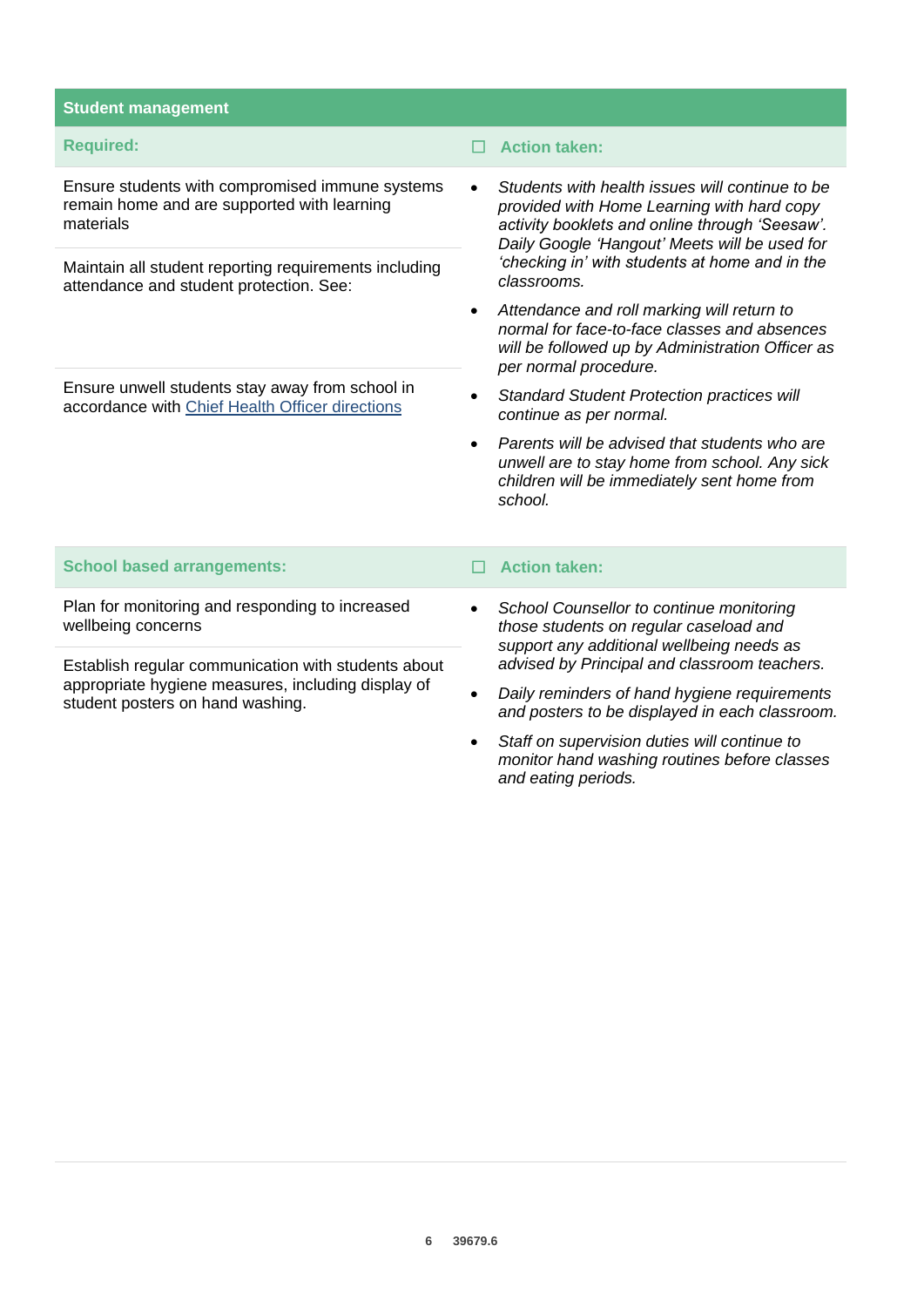# **Curriculum and school activities**

Continued suspension of all mass gatherings of students, including:

- school assemblies
- interschool activities
- camps and excursions
- sports and swimming events
- arts events

**Required:** ☐ **Action taken:**

- *No whole school mass gatherings will occur for the remainder of Term 2; including Feast Day Mass, Under 8s' Day event and interschool sports.*
- *School Assembly will continue to be actioned via Google 'Hangout' Meet for Weeks 1 – 5.*
- *Term 2 Sporting Schools Grant coaching in Athletics will be cancelled.*
- *Excursions outside of school will be cancelled or postponed.*

### **School based arrangements:** ☐ **Action taken:**

Assess student progress levels and plan for an adapted curriculum and timetable on return to school

Make arrangements for students learning at home

Plan a revised assessment and reporting process aligned to school-based curriculum and timetable arrangements

- 
- *Teachers have collaborated on curriculum to be focused on for the remainder of the term: English, Maths, Science, Integrated Studies and RE.*
- *SRS Reporting set-up will be completed with the following amendments for Semester One Student Reports:*

*RE, English, Maths, Science, HASS, The Arts (Visual Arts), PE and LOTE.*

*Achievement and Effort using the A – E scale.*

*General Comment*

• *Students who have health issues who are continuing to complete Home Learning will be provided with hard copies of the learning activities being taught at school; provision will also be made for the borrowing of Home Readers and library books.*

**Communication**